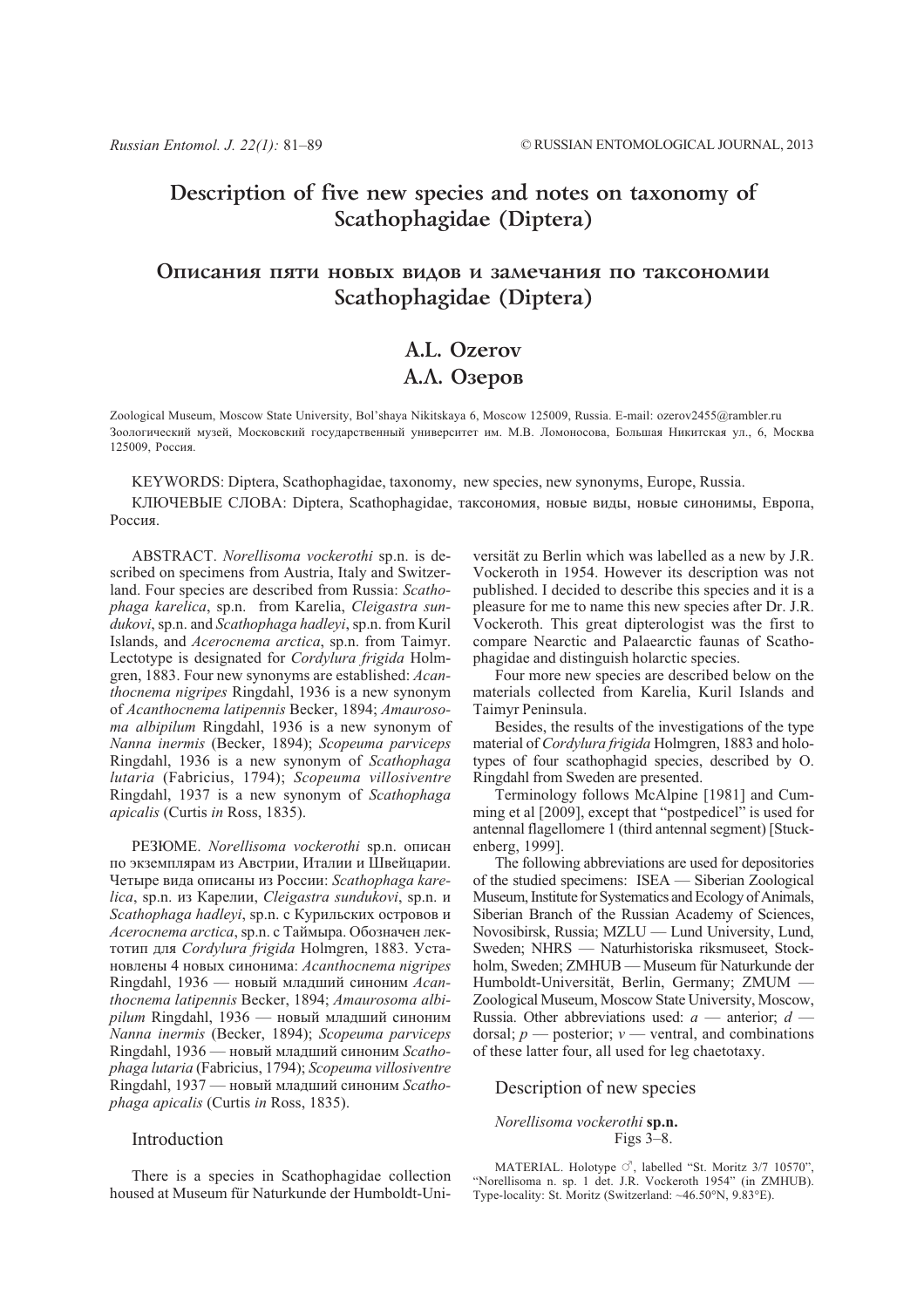

Figs 1–10. Norellisoma ivanae Šifner (1–2), N. vockerothi sp.n. (3–8), Norellisoma spinimanum (Fallén) (10) and Norellia tipularia (Fabricius) (9),  $\vec{C}\vec{C}$ : 1, 3 — sternite 4; 2, 4 — sternite 5; 5 — epandrium, cerci a

Puc. 1-10. Norellisoma ivanae Šifner (1-2), N. vockerothi sp.n. (3-8), Norellisoma spinimanum (Fallén) (10) u Norellia tipularia (Fabricius) (9),  $\sigma^2$ : 1, 3 — стернит 4; 2, 4 — стернит 5; 5 — эпандрий, церки и сурстили, сбоку; 6 — эпандрий, церки и сурстили, сверху; 7 — эпандрий, церки и сурстили, дорсолатерально; 8-10 — щиток. 1, 2 по Šifner, 2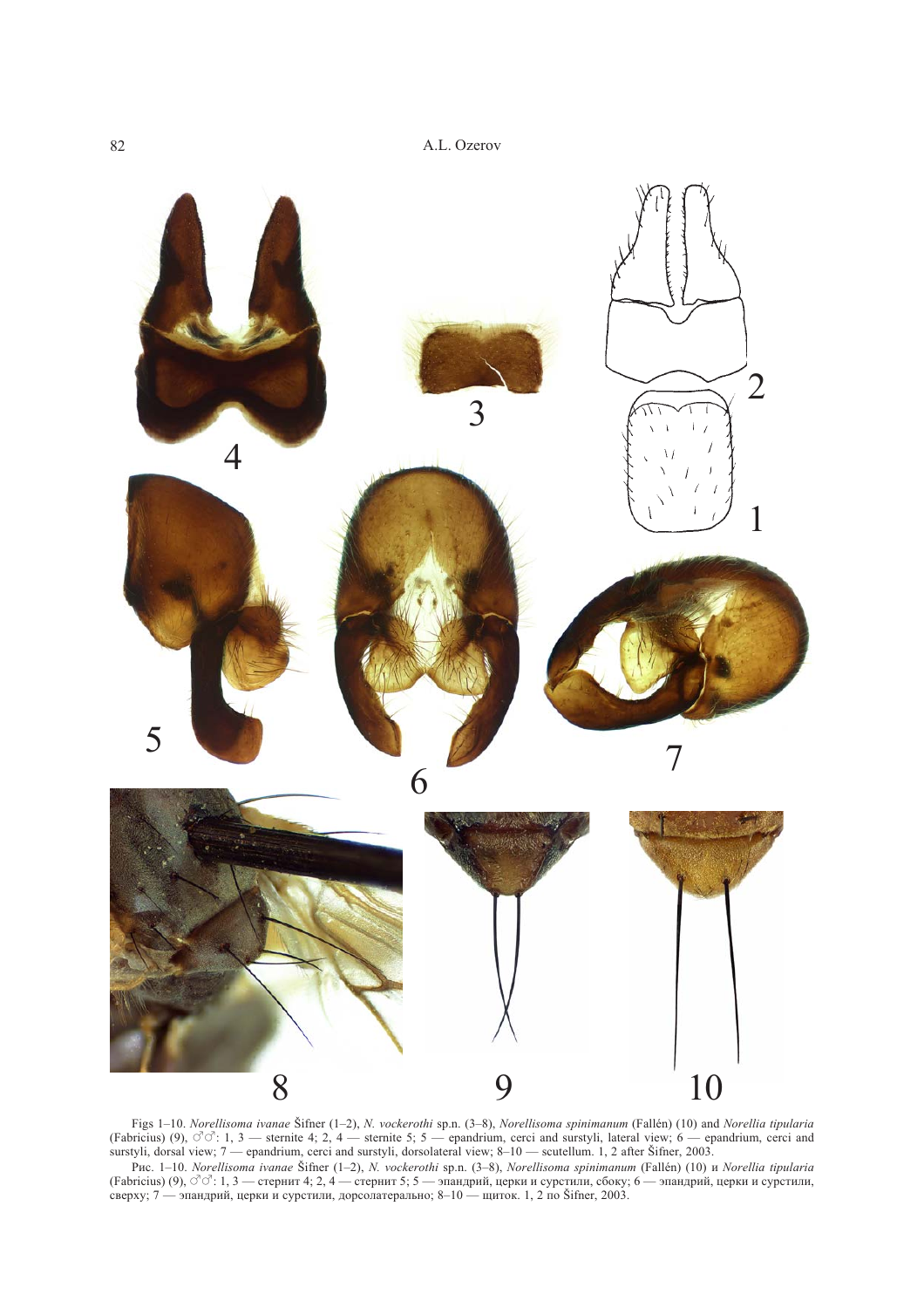Paratypes: 3  $\circlearrowleft$   $\circlearrowleft$ , 4  $\circlearrowright$ , same locality as holotype, 28.VI. (9419), 3.VII. (10566, 10567), 4.VII.(10616, 10617, 10642) and 16.VII (11722) (in ZMHUB and ZMUM);  $2 \circ \overline{\circ}$  [Italy] "Vallombrosa 54041 V" (in ZMHUB and ZMUM);  $2 \circ \circ \circ$  [Switzerland] "Licthal", 31.5.[19]13 and 6.6.[19]13 (in ZMHUB);  $1 \nsubseteq$  [Austria] "Schneeb Jul.55", "coll. H.Loew" (in ZMHUB).

DESCRIPTION. Length of body 5.8–7.6 mm. Length of wing 4.2–6.5 mm.

MALE, FEMALE. Head spherical. Frontal vitta matt, yellow; fronto-orbital plate blackish in upper part, with greyish pollen. Face, parafacial and gena yellow, with delicate whitish reflection. Ocellar triangle black. Postcranium black in upper part and yellow in lower  $1/2$  or  $1/3$ , greyish microtrichose. Setae: 2 orbital, 2–3 frontal, 1 ocellar, 1 postocellar (short and thin, divergent), 1 inner vertical, 1 outer vertical; 1 pair of vibrissae. Antenna yellow. Postpedicel rounded apically, approximately 2 times as long as wide. Arista black, plumose on whole length. Palpus filiform, yellow.

Thorax and scutellum black, greyish microtrichose. Setae: 1 postpronotal, 2 notopleural, 1+2 supra-alar, 2 postalar, (1-2)+2 dorsocentral; 1 proepisternal (yellow or black), 1 anepisternal (black, near posterior margin) and 1 long katepisternal (black, in upper posterior corner). Proepisternum with hairs. Anepisternum and katepisternum with pale hairs in posterior half. Anepimeron bare. Scutellum with 2 pairs of strong setae (discal and apical, Fig. 8).

Legs yellow, but femora of mid and hind legs in some specimens blackish posterodorsally. Male femora and tibiae with longer hairs than in female. Fore femur with row of long  $pv$  and row of short  $av$ . Fore tibia with rows of long pv and av, 1–2 d and 1 pd in basal half, 1 preapical  $d$ . Mid femur with rows of thin  $a$ and 1 preapical pd; in male with moderate long yellow hairs ventrally. Mid tibia with  $1-2$  pd, 1 ad, 1 av,  $1-2$  p and ring of apical setae; in male with long yellow hairs posteriorly. Hind femur with row of thin *ad* and 3–4 *av* in apical quarter; in male with moderate long yellow hairs ventrally. Hind tibia with  $1-2 ad$ ,  $1-2 pd$ ,  $1 av$  in apical third, 1 preapical  $d$  and 1 apical  $av$ ; in male with moderate long yellow hairs ventrally.

*Wing* clear, with brown veins.  $R_1$  bare. Calypters and their margins greyish. Halter yellowish.

Abdomen black, greyish pruinose; in female tergites 7-9 shiny. Male sternites 4 and 5 as in Figs 3-4. Epandrium and surstyli as in Figs 5-7. Right surstylus sligthly longer than left, but is of equal form.

COMPARISON. The unique character of the new species is the presence of two pairs of setae on scutellum: apical and discal (Fig. 8) and occupies intermediate position between species of Norellia Robineau-Desvoidy, 1830 (all with apical pair only, Fig. 9) and *Norellisoma* Wahlgren, 1917 (all species has only discal pair, Fig. 10). The new species is more similar to Norellisoma ivanae Šifner, 2003 in structure of male sternite 5 (Fig. 2 and Fig. 4), but is readily distinguished from this species by structure of male sternite 4 which is wider than long (Fig. 1 and Fig. 3).

DISTRIBUTION. Austria, Italy and Switzerland.

#### Scathophaga karelica, sp.n. Figs  $11, 13-16.$

MATERIAL. Holotype O'. RUSSIA: Karelia. Povakonda (66.5892200°N, 32.8286717°E), 30.VI.2010, A.L. Ozerov (in ZMUM). Paratypes:  $2 \circ \circ \circ$ , with same label as holotype (in ZMUM)

DESCRIPTION. Length of body 5.8-6.2 mm, length of wing  $5.0 - 5.7$  mm.

Male. Head. Frons reddish-yellow in lower part and blackish around ocellar triangle, matt. Ocellar triangle black. Fronto-orbital plate black, greyish microtrichose. Face, parafacial and gena reddish-yellow, with whitish microtrichia. Postcranium black, greyish microtrichose, with black setae and setulae in upper third or half, and with yellow hairs in lower part. Setae: 3 orbital, 5 frontal, 1 ocellar, 1 inner vertical, 1 outer vertical, 1 postocellar (divergent); 1 pair of strong vibrissae and 4-5 pairs of short subvibrissae present. Antenna black. Postpedicel with roundish apical corner, approximately 1.5 times as long as wide. Arista black, bare. Palpus long, yellow. Clypeus and proboscis black.

Thorax black, greyish microtrichose. Scutum with light stripes along acrostichal and dorsocentral lines, with following setae: 2 postpronotal, 2 notopleural,  $1+2$  supra-alar, 1 (small)+2 intra-alar, 2 postalar, and 2+3 dorsocentral; acrostichals in two rows, prescutellar acrostichals well developed. Proepisternum and proepimeron each covered with hairs and with 1 seta. Anepisternum covered with hairs on all surface and with 4-5 black setae along posterior margin. Katepisternum covered with long hairs and 1 strong seta in posterodorsal corner. Anepimeron covered with hairs. Scutellum black, with 2 pairs of strong scutellar setae: apical and basal.

Legs. Coxae, trochanters, femora black, greyish microtrichose. Tibiae brownish, but darkened in central part, without long hairs. Tarsi brownish. Fore tibia with 2  $pd$ , 3 d (including preapical), 1  $p$  at middle, 1 apical  $v$ , and 1 apical  $pv$  setae. Mid femur with preapical p and pd. Mid tibia with 2 ad, 2–3 pd, 1–2 p, 2 v, and ring of apical setae. Hind femur with row of ad, 1 preapical pd. Hind tibia with  $3-4$  ad,  $3$  pd,  $2-3$  av, 1 preapical  $d$ , and apical  $ad$  and  $av$ .

Wing tinged with brownish; veins blackish.  $R_1$ bare. Calypteres, margins of calypters, and halteres vellowish.

Abdomen black, greyish microtrichose, covered with not long hairs. End of abdomen as in Fig. 11. Sternites 4 and 5 as in Figs 13–14. Epandrium, cerci and surstyli as in Figs  $15-16$ .

Female unknown.

COMPARISON. New species is very similar to Scathophaga litorea (Fallén, 1819), but is readily distinguished from it by the end of abdomen (Fig. 11 and Fig. 12) and structure of genitalia (Figs 15–16 and Figs 17–18).

NOTE. All flies were collected on stones in littoral zone of White Sea.

DISTRIBUTION. Russia: Karelia.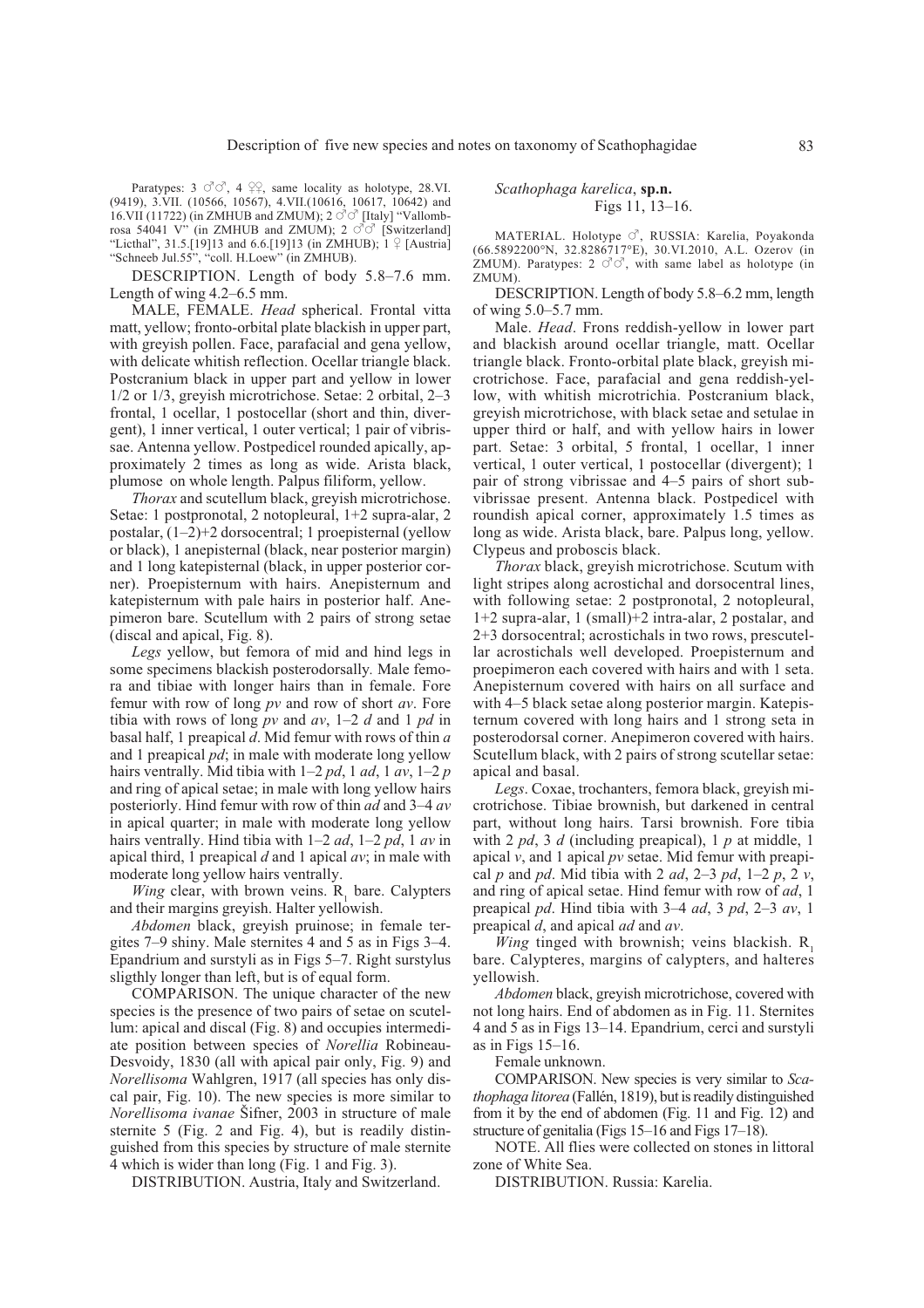

Figs 11-18. Scathophaga karelica sp.n. (11, 13-16) and S. litorea (Fallén) (12, 17-18),  $\vec{C} \vec{C}$ : 11, 12 — end of abdomen, lateral view; 13 — sternite 4; 14 — sternite 5; 15, 17 — epandrium, cerci and surstyli, dorsal

13

Puc. 11–18. *Scathophaga karelica* sp.n. и *S. litorea* (Fallén),  $\circ$  $\circ$ <sup>2</sup>: 11, 12 — конец брюшка, сбоку; 13 — стернит 4; 14 — стернит 5; 15, 17 — эпандрий, церки и сурстили, сверху; 16, 18 — эпандрий, церки и сурстил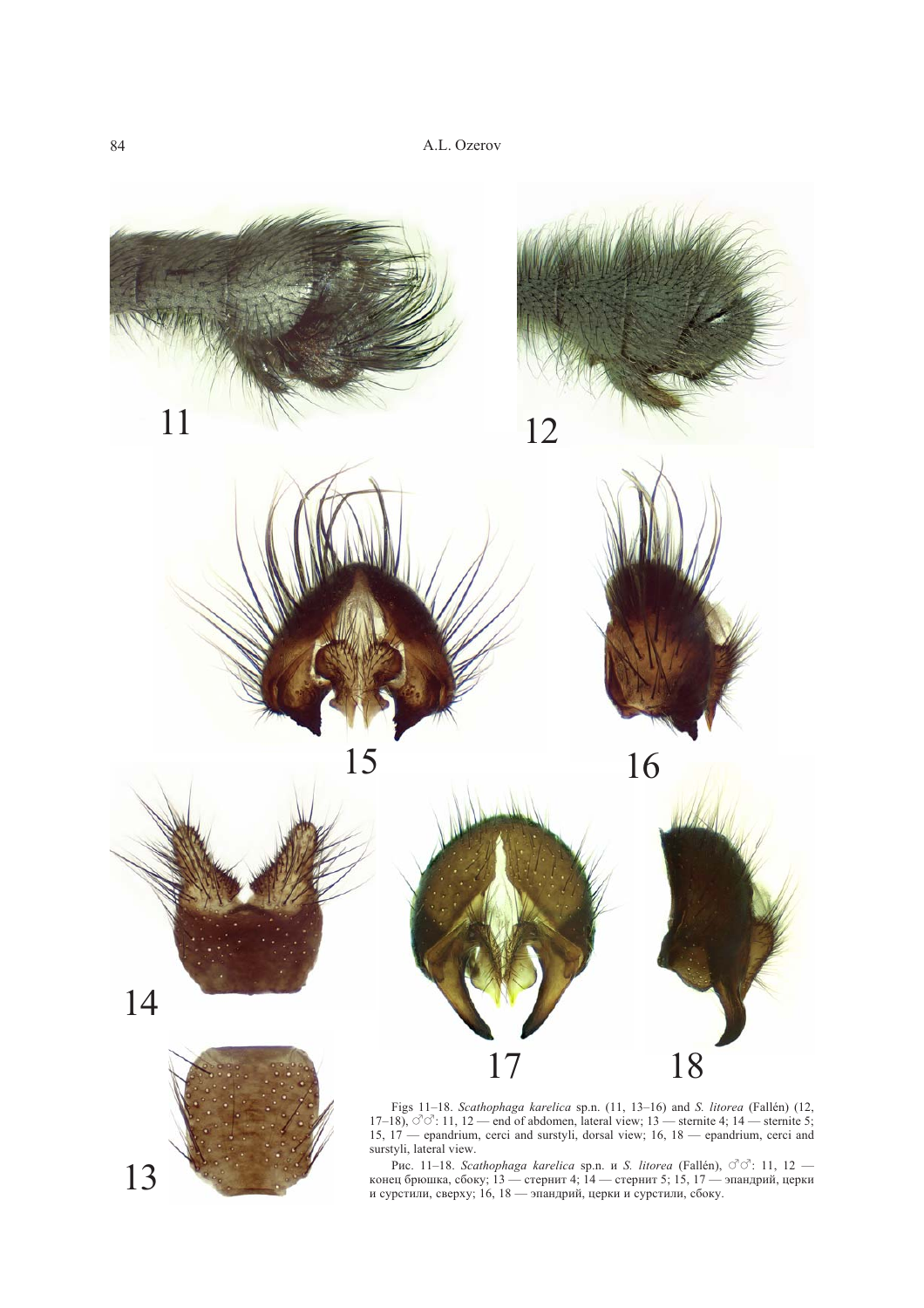#### Cleigastra sundukovi, sp.n. Figs 19-23.

MATERIAL. Holotype  $\circ$ <sup>7</sup>, RUSSIA: Kuril Islands, Shikotan I. Tserkovnaya Bay (43.75°N, 146.70°E), 10–14.VI.2012, Yu. Sundukov (in ZMUM). Paratypes:  $5 \circ \circ \circ$ ,  $1 \circ$  with same label as holotype (in ZMUM).

DESCRIPTION. Length of body 4.3-6.8 mm, length of wing  $3.3-5.0$  mm.

Male, female. Head. Frons black, matt. Ocellar triangle black. Fronto-orbital plate greyish microtrichose. Face, parafacial and gena pale yellow, with whitish microtrichia. Postcranium black, greyish microtrichose, covered with yellow hairs and with black postocular setae. Setae: 3 orbital, 3 frontal, 1 ocellar, 1 inner vertical, 1 outer vertical (short), 1 postocellar (divergent); 1 pair of strong vibrissae and 2 pairs of short subvibrissae present. Antenna black. Postpedicel with acutely angled upper apical corner, long, approximately 4 times as long as wide. Arista black, short haired on whole length. Palpus long, yellow. Clypeus and proboscis black.

Thorax black, greyish microtrichose. Scutum with following setae: 2 postpronotal, 2 notopleural,  $1+2$  supra-alar, 0+2 intra-alar, 2 postalar, and 3+3 dorsocentral; acrostichals in two rows, prescutellar pair not differentiated or only slightly longer than the other hairs on scutum. Proepisternum bare with 2 setae near lower margin. Proepimeron with 1 seta. Anepisternum covered with hairs in posterior half (pale yellow in male and black in female) and with 2–4 black setae along posterior margin. Katepisternum covered with long hairs in dorsal corner (pale yellow in male and black in female) and 3 strong setae in posterodorsal corner. Anepimeron bare. Scutellum black, with pair of strong lateral scutelar setae and pair of hair-like apical setae.

Legs. Coxae, trochanters, femora and tarsi black, but fore coxa outside and femora basally sometimes yellow; femora greyish microtrichose; tibiae yellow. Male coxae inside and femora ventrally with long pale yellow hairs; female coxae with black setae, femora ventrally without long hairs. Fore femur with rows of d, ad and pd setae; in female also with row of  $pv$  long thin setae. Fore tibia with 2  $pd$ , 2  $ad$ , 1  $p$  at middle, and  $v$ ,  $d$ ,  $p$  apical setae. Mid femur with row of  $a$ , and preapical  $p$  and  $pd$  setae; in female also with 1  $av$  at middle and 3-4  $v$  (long but thin) in basal half. Mid tibia with 2  $ad$ , 2  $pd$ , 1  $p$ , 1  $v$ , and ring of apical setae. Hind femur with rows of ad, 1 preapical  $pd$  and 2-3  $d$  setae; in female also with rows of pv and av setae. Hind tibia with 2-3 ad, 2-3 pd, 1 av, 0- $1 p$ , 1 preapical d, and ring of apical setae.

Wing tinged with brownish; veins blackish; vein R. setulose on apical third of dorsal surface. Calypteres, margins of calypters, and halteres yellowish.

Abdomen black, greyish microtrichose, covered with black hairs. Tergites 2–6 each with row of long marginal setae. Sternites 4 and 5 as in Fig. 21. Epandrium, cerci and surstyli as in Figs 22–23.

COMPARISON. New species is very similar to Cleigastra apicalis (Meigen, 1826), but is readily distinguished from it by next. C. apicalis has femora

yellow in ground color: fore femur yellow often with black stripe anteriorly, mid and hind femora yellow with black spot apically; male femora with black hairs ventrally; fore coxa yellow completely (Fig. 19). The new species has black femora completely or almost completely (basally sometimes yellow); male femora ventrally with long pale yellow hairs (Fig. 20). Sternites 4 and 5, epandrium, cerci and surstyli of both species not differing.

ETYMOLOGY. The new species is named after the collector, Yury Sundukov.

DISTRIBUTION. Russia: Shikotan Is.

Acerocnema arctica, sp.n. Figs 24-27.

MATERIAL. Holotype  $\circlearrowleft$ , Russia: Krasnoyarskiy Kray, Lake Taimyr, Baykuraneru Bay (~74.117°N, 100.95°E), 30.VII.-7. VIII.1976 (A. Rasnitsyn, I. Sukacheva) [in Russian] (in ZMUM).

Paratypes:  $1 \nvert 2$ , with same label as holotype (in ZMUM); 6  $\circ$   $\circ$  1  $\circ$  Russia: Krasnovarskiy Kray, N.–W. Taimyr penn., 12.5 km S. Dixon settl. (73.4°N 80.65°E), bank of Lemberova River, 9 and 26.VII.2012, Coll. A.Barkalov (in ISEA and ZMUM).

DESCRIPTION. Length of body 4.9–6.0 mm. Length of wing 3.5–4.2 mm.

Male, female. Head in profile higher than long. Frontal vitta matt, yellow; fronto-orbital plate yellow, sometimes blackish in upper part. Face, parafacial and gena yellow, with delicate whitish reflection. Ocellar triangle black. Postcranium black in upper half and yellow in lower half, greyish microtrichose. Height of gena sligthly less than vertical diameter of eye. Setae: 3 orbital, 2-3 frontal, 1 ocellar, 1 postocellar (short and thin, divergent), 1 inner vertical, 1 outer vertical; 1 pair of vibrissae. Scapus and pedicel blackish, postpedicel yellow in male and darkened in female. Postpedicel rounded apically, approximately 4–5 times as long as wide. Arista black, bare. Palpus filiform, yellow.

Thorax and scutellum black, greyish microtrichose. Scutum with four shining stripes: two between dorsocentral lines and with shining stripes distally of dorsocentral lines. Setae: 2 postpronotal (medial short), 2 notopleural, 1+2 supra-alar, 0+1 intra-alar, 2 postalar, 1+3 dorsocentral. Proepisternum with hairs and seta near lower margin. Proepimeron with seta. Anepisternum with pale hairs in posterior half and row of setae along posterior border. Katepisternum with pale hairs in posterior half and long seta in posterodorsal corner. Anepimeron bare. Scutellum with 2 pairs of strong setae (basal and apical).

Legs yellow. Mid femur with preapical  $pd$  and  $p$ . Mid tibia with 1 av, 1 pd, 2 ad, 0–1 p and ring of apical setae. Hind tibia with  $1-2$  *ad*,  $1-2$  *pd*, 1 preapical *d* and 1 apical  $av$ .

Wing clear, with brown veins. R, bare. Calypters and their margins whitish. Halter yellowish.

Abdomen black, covered with yellow hairs. Male sternites 4 and 5 as in Figs 24-25. Epandrium and surstyli as in Figs 26-27.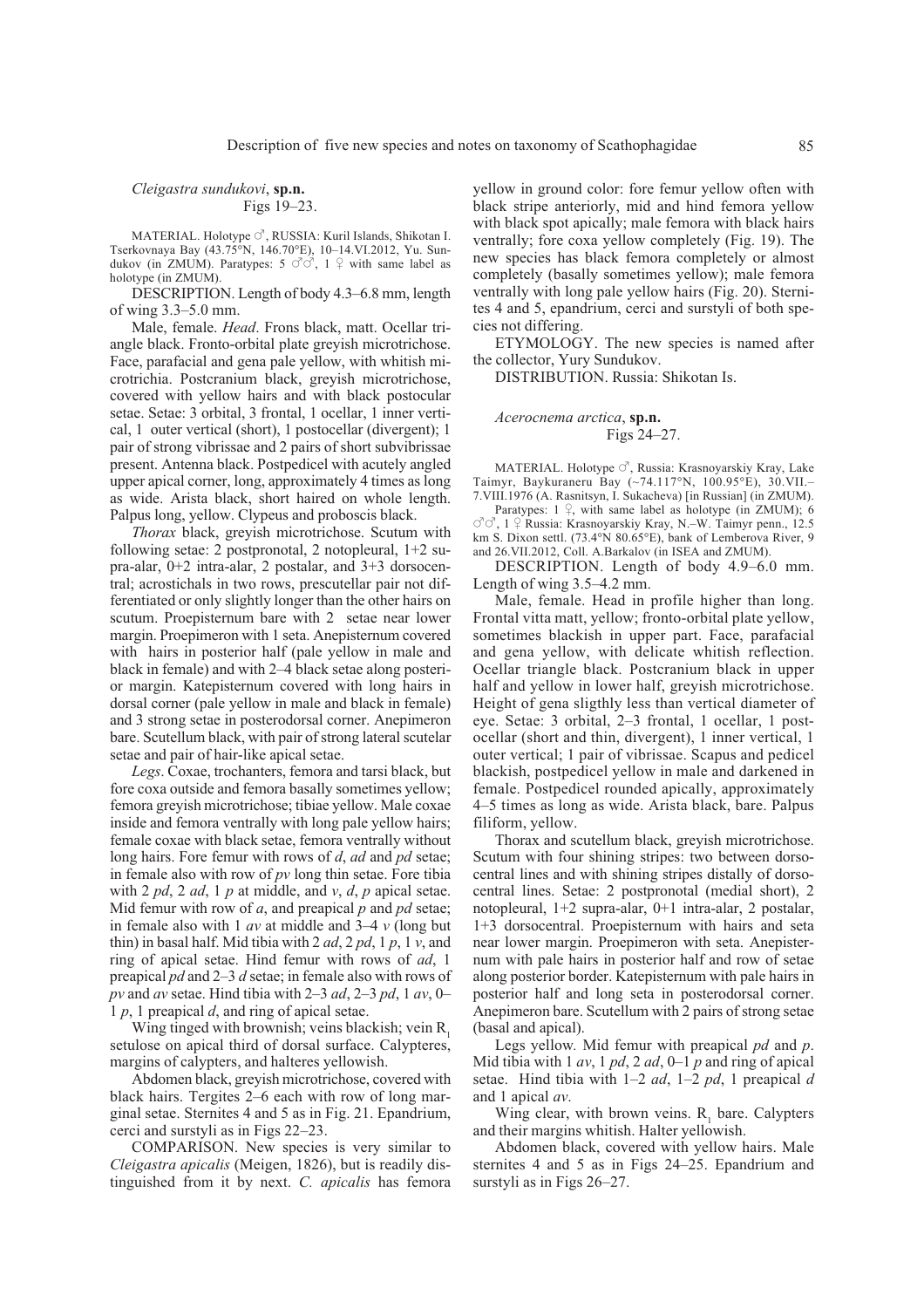

Рис. 19-23. Cleigastra sundukovi, sp.n. (20-23) и Cleigastra apicalis (Meigen, 1826)  $(19)$ ,  $\vec{C}$  $\vec{C}$ :  $19$  — имаго;  $20$  — то же, голотип;  $21$  — стерниты 4 и 5;  $22$  — эпандрий, церки и сурстили, сверху;  $23$  — эпандрий, церки и сурстили, сбоку.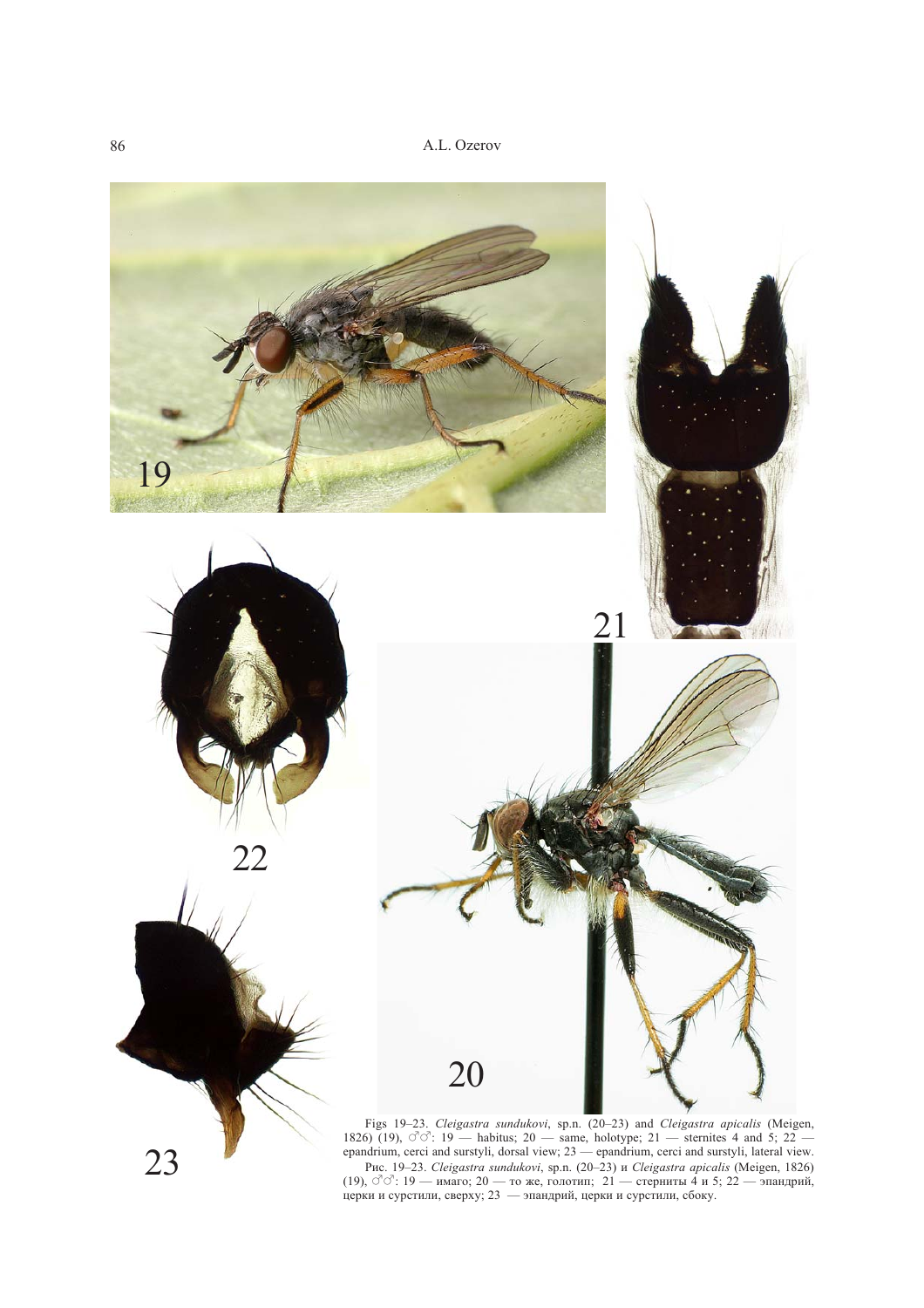

Figs 24-29. Acerocnema arctica, sp.n. (24-27) and Acerocnema barkalovi Ozerov, 2006 (28, 29),  $\vec{\circ} \vec{\circ}$ : 24 - sternite 4; 25, 28 sternite 5; 26 - epandrium, cerci and surstyli, dorsal view; 27, 29 - epandrium, cerci and surstyli, lateral view. 28, 29 after Ozerov, 2006. Рис. 24–29. Асегослета arctica, sp.n. (24–27) и Асегослета barkalovi Ozerov, 2006 (28, 29), О О : 24 — стернит 4; 25, 28 — стернит 5; 26 — эпандрий, церки и сурстили, сверху; 27, 29 — эпандрий, церки и сурстили, сбоку. 2

COMPARISON. The new species is more similar to Acerocnema barkalovi Ozerov, 2006 by color of head and body, but differs by structure of postpedicel, male sternite 5 (Figs 25 and 28) and male genitalia

(Figs 27 and 29). Postpedicel of A. barkalovi approximately 2,5 times as long as wide.

DISTRIBUTION. Russia: Krasnoyarskiy Kray (Taimyr Peninsula).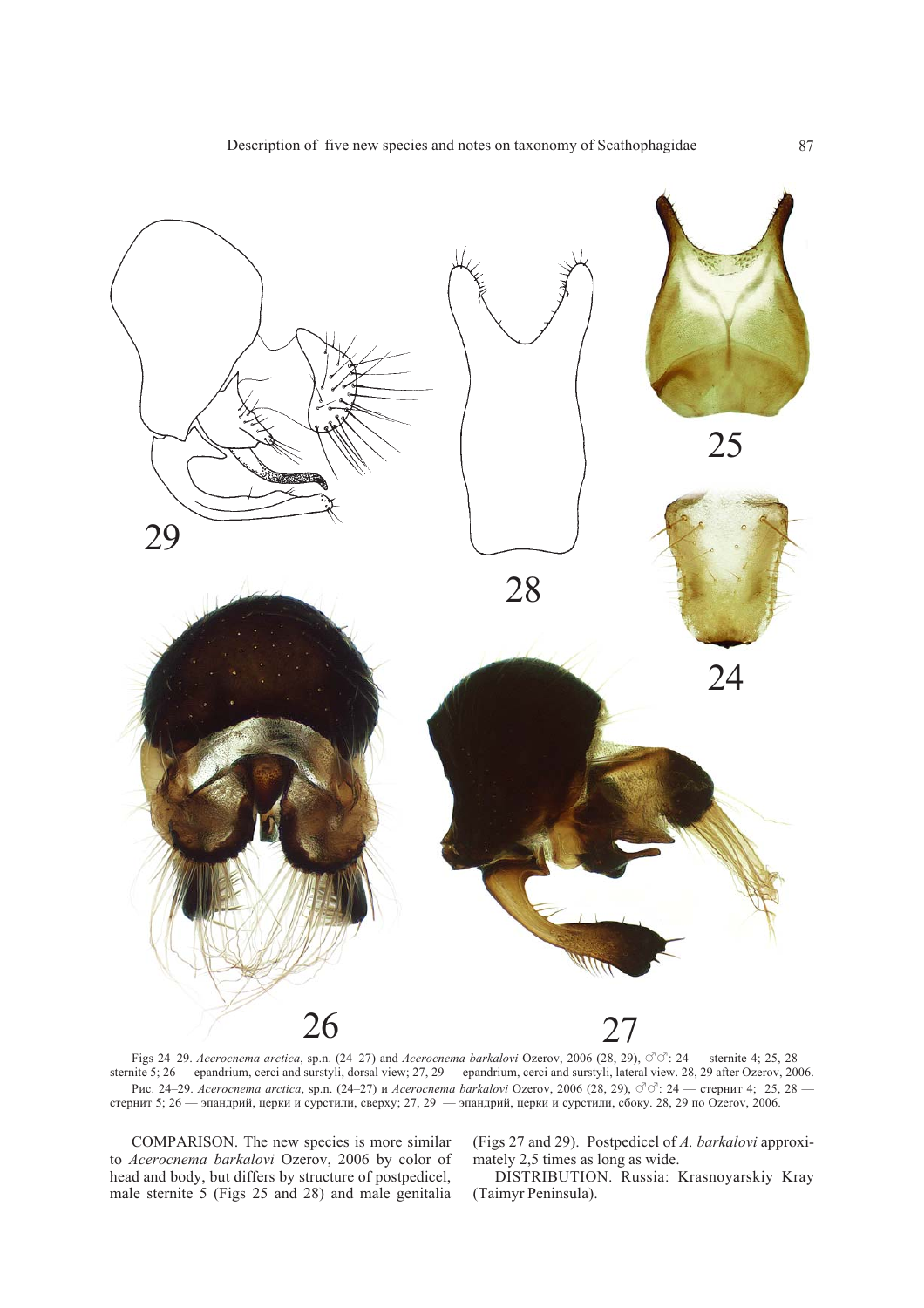

Figs 30-33. Scathophaga hadleyi sp.n., holotype  $\circlearrowleft$ : 30- sternite 4; 31- sternite 5; 32 - epandrium, cerci and surstyli, lateral view; 33 - epandrium, cerci and surstyli, dorsal view. Рис. 30-33. Scathophaga hadleyi sp.n., голотип  $\circ$ : 30 — стернит 4; 31 — стернит 5; 32 — эпандрий, церки и сурстили, сбоку; 33 — эпандрий, церки и сурстили, сверху.

## Scathophaga hadleyi, sp.n. Figs 30-33.

30

 $\text{MATERIAL}$ . Holotype $\circlearrowleft$ , RUSSIA: Kuril Islands, Shikotan I., Tserkovnaya Bay (43.75°N, 146.70°E), 11-17.VI.2012, Yu. Sundukov (in ZMUM). Paratypes:  $2 \frac{Q}{I}$ , with same label as holotype, but 25-30.IX. (in ZMUM).

DESCRIPTION. Length of body 5.7–6.8 mm, length of wing  $5.5-6.7$  mm.

Male, female. Head. Frons reddish-yellow in lower part and blackish around ocellar triangle, matt. Ocellar triangle black. Fronto-orbital plate greyish microtrichose. Face, parafacial and gena yellow, with whitish microtrichia. Postcranium black, greyish microtrichose, with black setae and setulae in upper third or half, and with yellow hairs in lower part. Setae: 3 orbital, 4–5 frontal, 1 ocellar, 1 inner vertical, 1 outer vertical, 1 postocellar (divergent); 1 pair of strong vibrissae and 4–5 pairs of short subvibrissae present. Scapus and pedicel reddish-yellow. Postpedicel black, with roundish apical corner, approximately 2 times as long as wide. Arista black, reddish-yellow basally, short haired on whole length. Palpus long, yellow. Clypeus and proboscis black.

Thorax black, greyish microtrichose. Scutum with light stripes along acrostichal and distally to dorsocentral lines, with following setae: 1-2 postpronotal, 2 notopleural,  $1+2$  supra-alar,  $1+(2-3)$  intra-alar, 2 postalar, and 3+3 dorsocentral; acrostichals in two rows, prescutellar acrostichals well developed. Proepisternum and proepimeron each covered with hairs and with 1 seta. Anepisternum covered with hairs on all surface and with 3-4 black setae on upper posterior margin.

Katepisternum covered with long hairs and 1 strong seta in posterodorsal corner. Anepimeron covered with hairs. Scutellum with 2 pairs of strong scutellar setae: apical and basal.

Legs. Coxae black, greyish microtrichose. Trochanters, femora, tibiae and tarsi yellow, but fore femur darkened dorsoanteriorly or in basal and central part. Fore tibia with 2–3  $pd$ , 1 ad and 1 p at middle, 1 preapical  $d$ , and 1 apical  $pv$  setae. Mid femur with row of *ad* setae and preapical p and pd. Mid tibia with 2 *ad*, 3–4 pd, 1 p, 1 v (as setula in male), and ring of apical setae. Hind femur with 3-4 in apical third in male and row of *ad* in female. Hind tibia with 3–4 *ad*, 3 *pd*, 3 *av*, 1 preapical  $d$ , and apical  $p$ ,  $ad$  and  $v$ .

Wing tinged with brownish; veins blackish, crossveins r-m and dm-cu no darkened. R1 bare. Calypteres, margins of calypters, and halteres yellowish.

Abdomen black, greyish microtrichose, in female segments 6 and 7 reddish-yellow; covered with not long light hairs in male and black setulae in female. Male sternites 4 and 5 as in Figs 30–31. Epandrium, cerci and surstyli as in Figs 32–33.

COMPARISON. New species is very similar to Scathophaga litorea (Fallén, 1819), but is readily distinguished from it by the yellow mid and hind femora, structure sternite 5, which with a pair of short central apical processes, and structure of cerci.

ETYMOLOGY. The new species is named after the developer of remarkable programm "CombineZP" Mr. Alan Hadley (Great Britan), with the help of which the illustrations were made.

DISTRIBUTION. Russia: Kuril Islands (Shikotan).